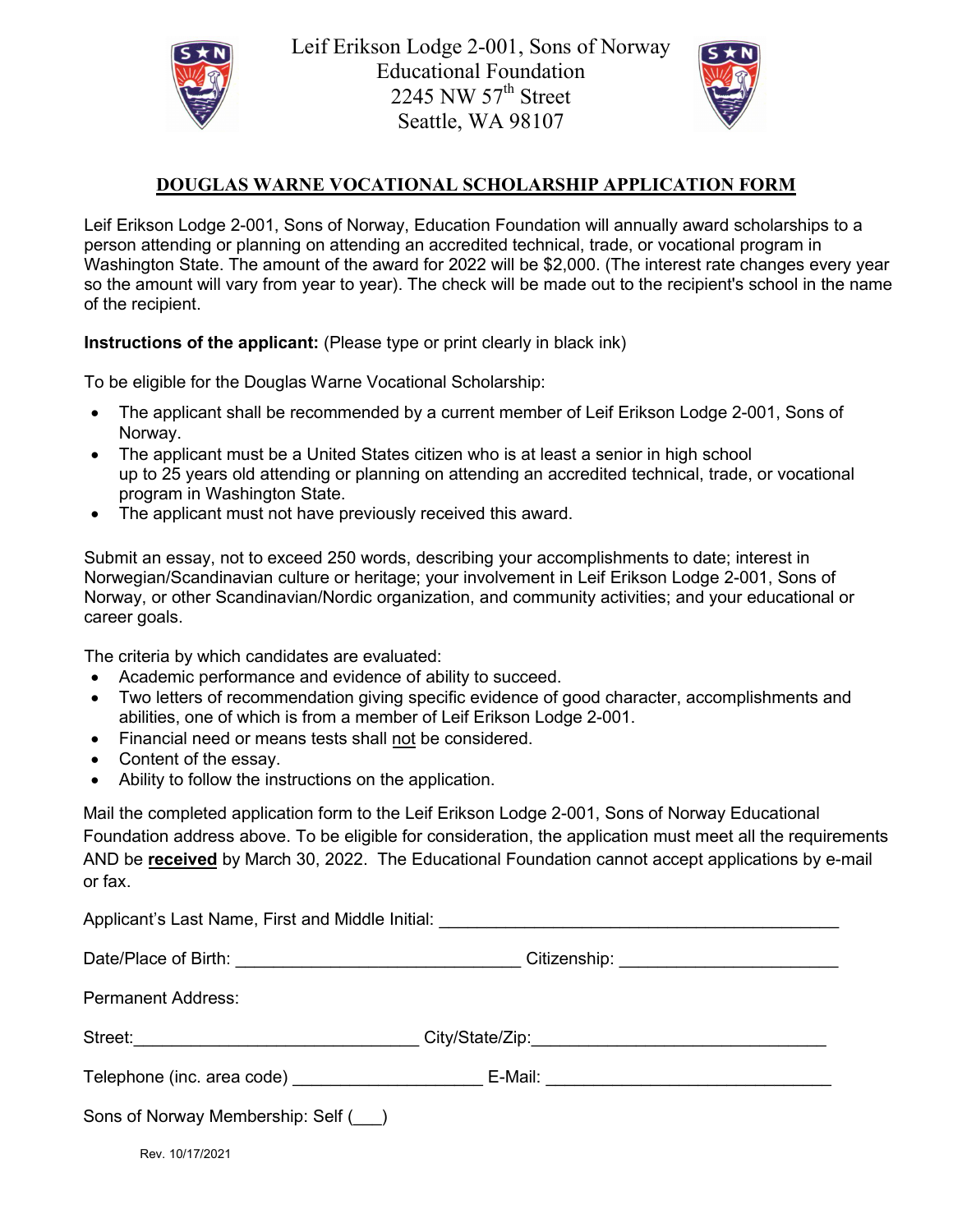| High School/Vocational School Currently Attending: _____________________________                                                                                                                                                                               |                                                                                                                                                                                                                                                                                                                  |
|----------------------------------------------------------------------------------------------------------------------------------------------------------------------------------------------------------------------------------------------------------------|------------------------------------------------------------------------------------------------------------------------------------------------------------------------------------------------------------------------------------------------------------------------------------------------------------------|
|                                                                                                                                                                                                                                                                |                                                                                                                                                                                                                                                                                                                  |
|                                                                                                                                                                                                                                                                |                                                                                                                                                                                                                                                                                                                  |
|                                                                                                                                                                                                                                                                |                                                                                                                                                                                                                                                                                                                  |
|                                                                                                                                                                                                                                                                |                                                                                                                                                                                                                                                                                                                  |
|                                                                                                                                                                                                                                                                | Completed: _____ (Circle One: Terms, Semesters, Quarters) _____ Semester/Quarter Total Hours                                                                                                                                                                                                                     |
|                                                                                                                                                                                                                                                                | GPA: Maximum grade point value possible: Date of Expected Graduation:                                                                                                                                                                                                                                            |
| Have your school send a copy of your latest transcript directly to:<br>Leif Erikson Lodge 2-001, Sons of Norway<br><b>Educational Foundation</b><br>2245 NW 57 <sup>th</sup> Street<br>Seattle, WA 98107<br>letters must be <b>received</b> by March 30, 2022. | List the name and address of the two persons, who are writing letters of recommendation for you. Such<br>persons may include teachers, coaches, youth leaders or someone else not related to you, but who<br>knows you well. They should describe your character, accomplishments, and abilities. Recommendation |
|                                                                                                                                                                                                                                                                |                                                                                                                                                                                                                                                                                                                  |
|                                                                                                                                                                                                                                                                |                                                                                                                                                                                                                                                                                                                  |
|                                                                                                                                                                                                                                                                | I hereby certify the above statements are true and accurate to the best of my knowledge.                                                                                                                                                                                                                         |
|                                                                                                                                                                                                                                                                |                                                                                                                                                                                                                                                                                                                  |

If you have any questions, contact: Heidi Ludeman (Larsen), 360-927-1194 or LELEducationalFoundation@gmail.com